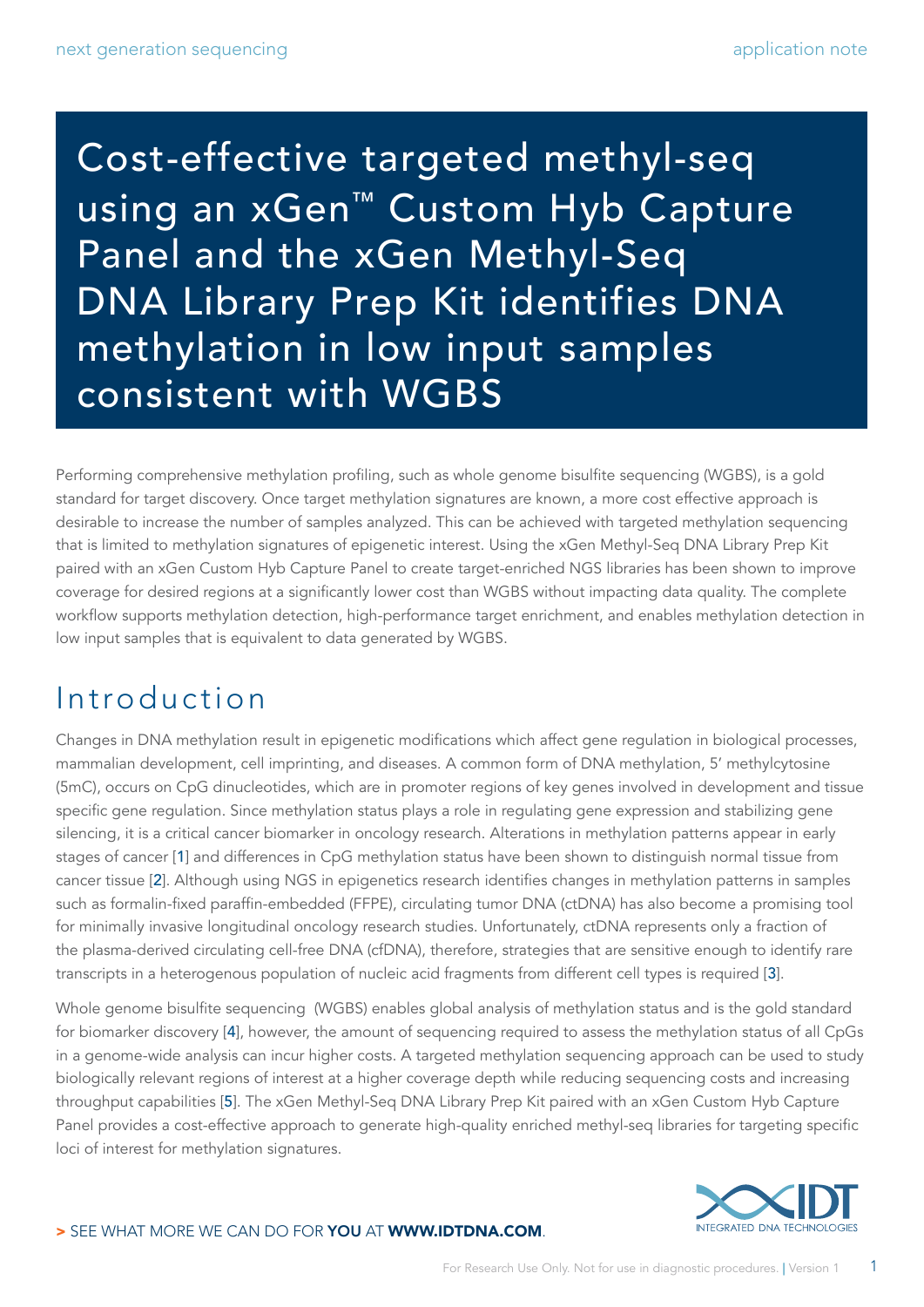# Workflow of the xGen Methyl-Seq Library Prep Kit followed by target capture with an xGen Custom Hyb Panel

Bisulfite conversion is a chemical process that involves treating denatured DNA with bisulfite [[6](#page-9-5)]. The xGen Methyl-Seq DNA Library Prep Kit has a post-bisulfite library preparation workflow to maximize library complexity by converting bisulfite-converted single-stranded fragments directly into library molecules (Figure 1A). Traditional methods construct libraries from dsDNA using methylated adapters followed by bisulfite conversion, which leads to significant library loss due to bisulfite-induced DNA fragmentation (Figure 1B). The random priming methods implement bisulfite treatment first followed by random priming on the DNA fragment, which provides a reduced library complexity due to a lower efficiency biased workflow (Figure 1C). The xGen Methyl-Seq Library Prep Kit utilizes proprietary Adaptase™ technology that enables library preparation from bisulfite-converted single-stranded DNA (ssDNA) molecules in a highly efficient and template-independent manner. Using bisulfite-converted ssDNA molecules as library input provides an efficient workflow using low DNA input quantities while maintaining high library complexity and enables the preparation of libraries from a broader range of sample types and input amounts.



Figure 1. Comparison of the xGen Methyl-Seq DNA Library Prep Kit workflow to the other methods. (A) Before using the xGen Methyl-Seq DNA Library Prep Kit, double-stranded DNA (dsDNA) fragments undergo bisulfite conversion. The kit then directly converts these single-stranded fragments into library molecules with the proprietary Adaptase technology. (B) The traditional method of methylation sequencing builds the library before bisulfite conversion, which can lead to broken and lost library molecules. (C) The random priming method converts unfragmented dsDNA with bisulfite treatment first, but due to inefficient random priming, many library molecules are lost and are not represented in the final library.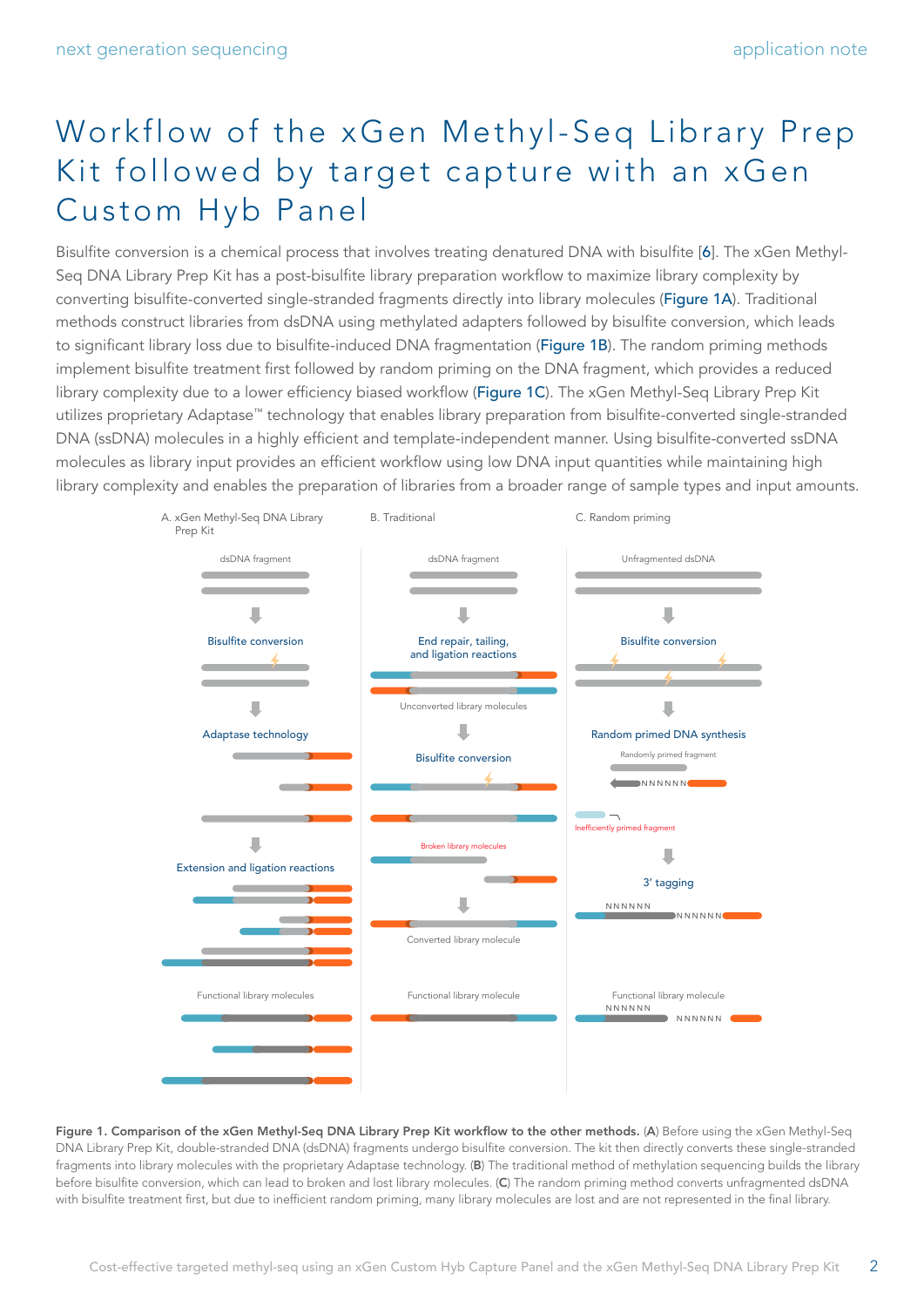The xGen Hybridization Capture workflow is a target enrichment solution for increasing the sequencing coverage in regions of interest for NGS libraries (Figure 2). The workflow provides researchers the flexibility to perform either a 4- or 16-hour hybridization capture and uses xGen Universal Blockers to significantly reduce off-target sequencing reads and enable the enrichment of multiple methyl-seq libraries in a single capture, which can reduce reagent costs and minimize hands-on-time—without sacrificing results.



Figure 2. xGen Hyb Capture workflow. Targeted library fragments are separated from off-target fragments using hybridization capture. First, xGen Universal Blockers are mixed with prepared library fragments to prevent adapter-to-adapter hybridization. Blocked library fragments are then annealed to the 5' biotinylated oligonucleotide probes from xGen Custom Hyb Capture Panels. The probe and fragment duplexes are then separated from the unbound fragments by streptavidin-coated magnetic bead purification. The resulting library is highly enriched for fragments of interest.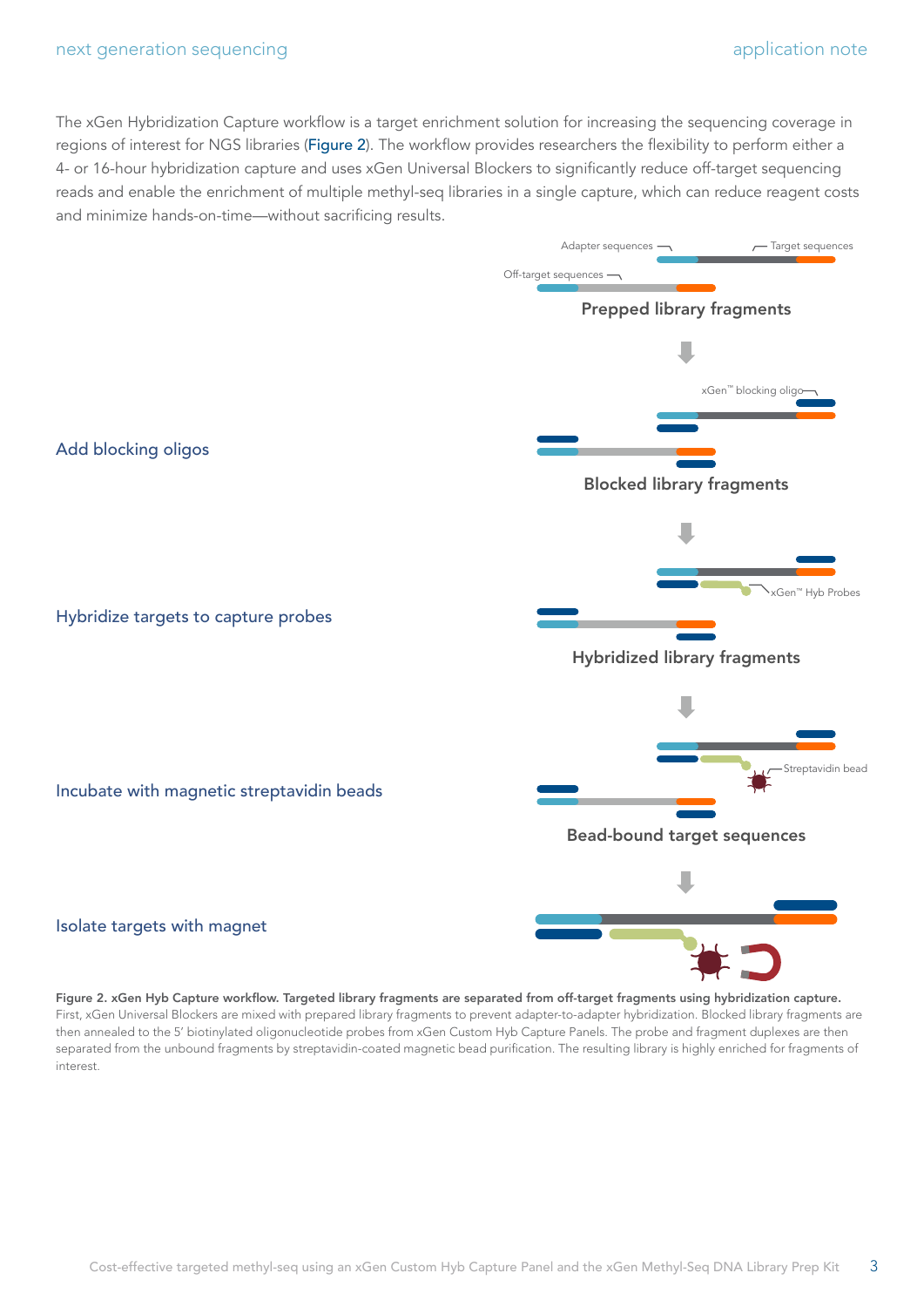# xGen Custom Hyb Capture Panel probe design for targeted methyl-seq

Designing hybridization capture panels for bisulfite-converted templates is uniquely challenging as the sequence of each strand of the input DNA duplex is no longer complementary following conversion. Unmethylated cytosine bases are converted to uracil during the bisulfite treatment and replicated as thymidine, whereas methylated cytosine bases will remain unchanged. Therefore, strand-specific probes are required at each target locus. Another consideration in probe design is that unmethylated strands will convert to high AT, and hypermethylated strands may be GC rich such that a broad GC range will be produced. To account for this and to ensure the complete methylation state is represented in captured libraries, each strand specific probe has two designs, assuming both a completely methylated and completely unmethylated status of each target locus, yielding in total 4 unique probes per target locus (Figure 3). Additionally, the xGen Hyb Capture workflow is well-suited to capture partially methylated versions of the target by allowing for some probe: target mismatched bases during hybridization. Utilizing the complete targeted methyl-seq workflow and probe design strategy provides adequate coverage and representation of all methylation states including fragments with intermediate methylation.



### Fully unmethylated target







#### Intermediate methylated state



Figure 3. Schematic of methylation-specific xGen Custom Hyb Capture Panel probe design. Biotinylated probes in an xGen Custom Hyb Panel for targeted methyl-seq are designed to capture fully methylated, partially methylated, and fully unmethylated targets on both the top and bottom strands of each duplex. When targets are either fully methylated (blue probes) or fully unmethylated (green probes), the four probes hybridize to both strands of the target without any mismatches (top schematics). For partially methylated versions of the same target sequences, the xGen Hyb Capture workflow is designed to allow mismatches, and therefore, probes are able to capture the intermediate states (lower schematics).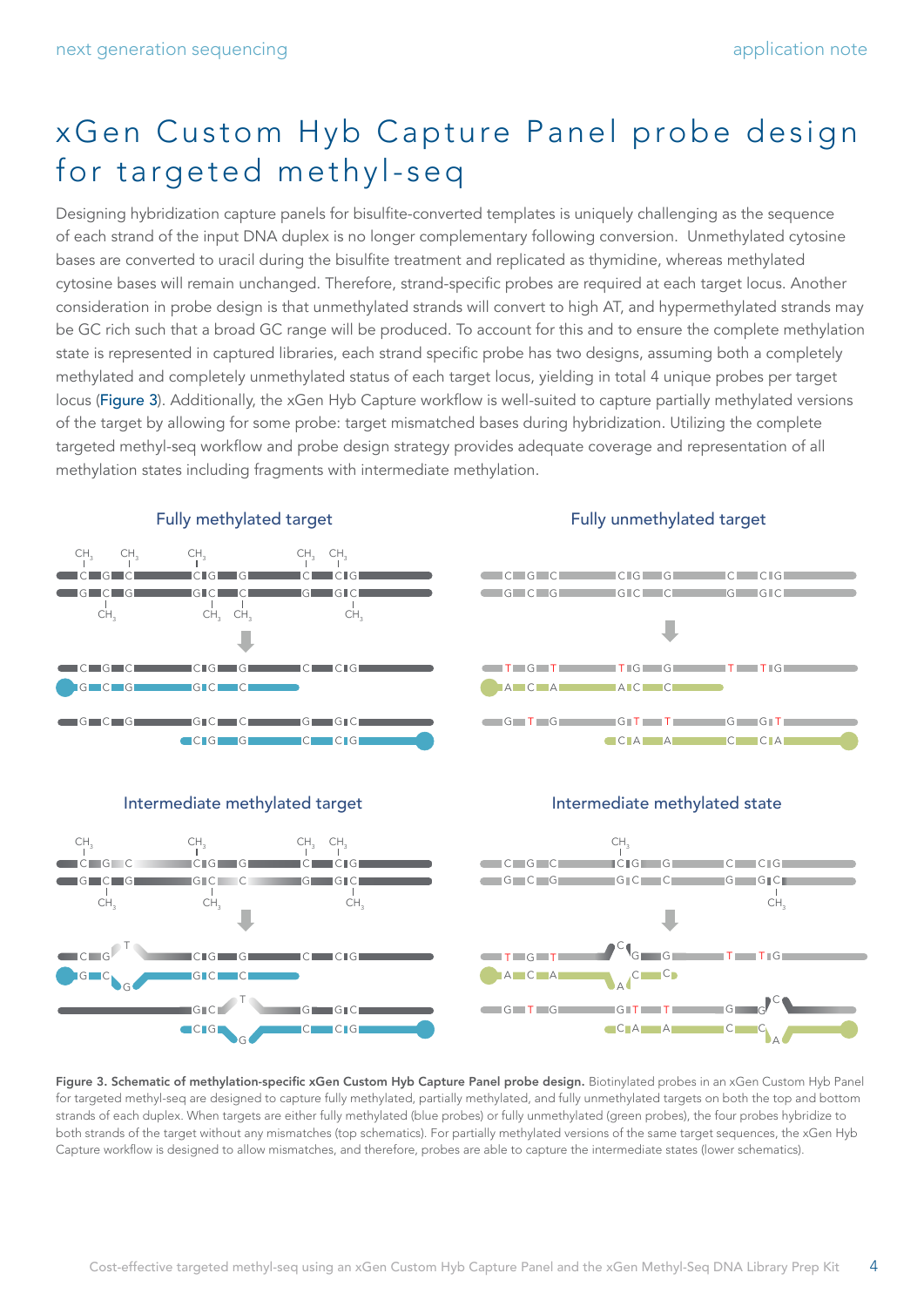# Methods

Human methylated and non-methylated DNA standards (Zymo Research) from genomic DNA (gDNA) were combined in varying ratios to create a range of samples representing 0%, 15%, 50%, 85%, and 100% genome-wide methylation levels. Samples were sheared to 300 bp using a Covaris S220 and bisulfite conversion was performed in triplicate using the EZ DNA Methylation-Gold Kit (Zymo Research) starting with 50 ng from each of the five representative mixes. All bisulfite-treated material was carried forward to create xGen Methyl-Seq DNA libraries using modifications outlined in Appendix A of the xGen Methyl-Seq DNA Library protocol. A second set of libraries were prepared as described above using 5, 10, or 25 ng of cfDNA reference material (RM) (Horizon HD833) into bisulfite conversion and without any mechanical shearing. A methylation-specific xGen Custom Hyb Panel was designed to enrich for five genes associated with methylation biomarkers, covering a total region of 128 kb. Hybridization capture was performed on all libraries following the xGen Hybridization Capture protocol, hybridizing three libraries per capture for 16 hours. Sequencing was performed on a NextSeq™ (Illumina) platform using 2x75 bp reads with 10% phiX spike-in. For all analyses, 10 bp were trimmed from each end due to the low complexity tail added during the Adaptase step (see the application note, Tail trimming for better data, for more information). Each captured library was sub-sampled to 2 million total reads, and one WGBS from cfDNA RM was sub-sampled to 860 million total reads. Targeted sequencing data including alignment to the human genome (hg38) and methylation analyses were performed using Bismark (v0.22.3) and Picard (v2.18.9). For all samples, conversion efficiency was consistently ≥99% (data not shown).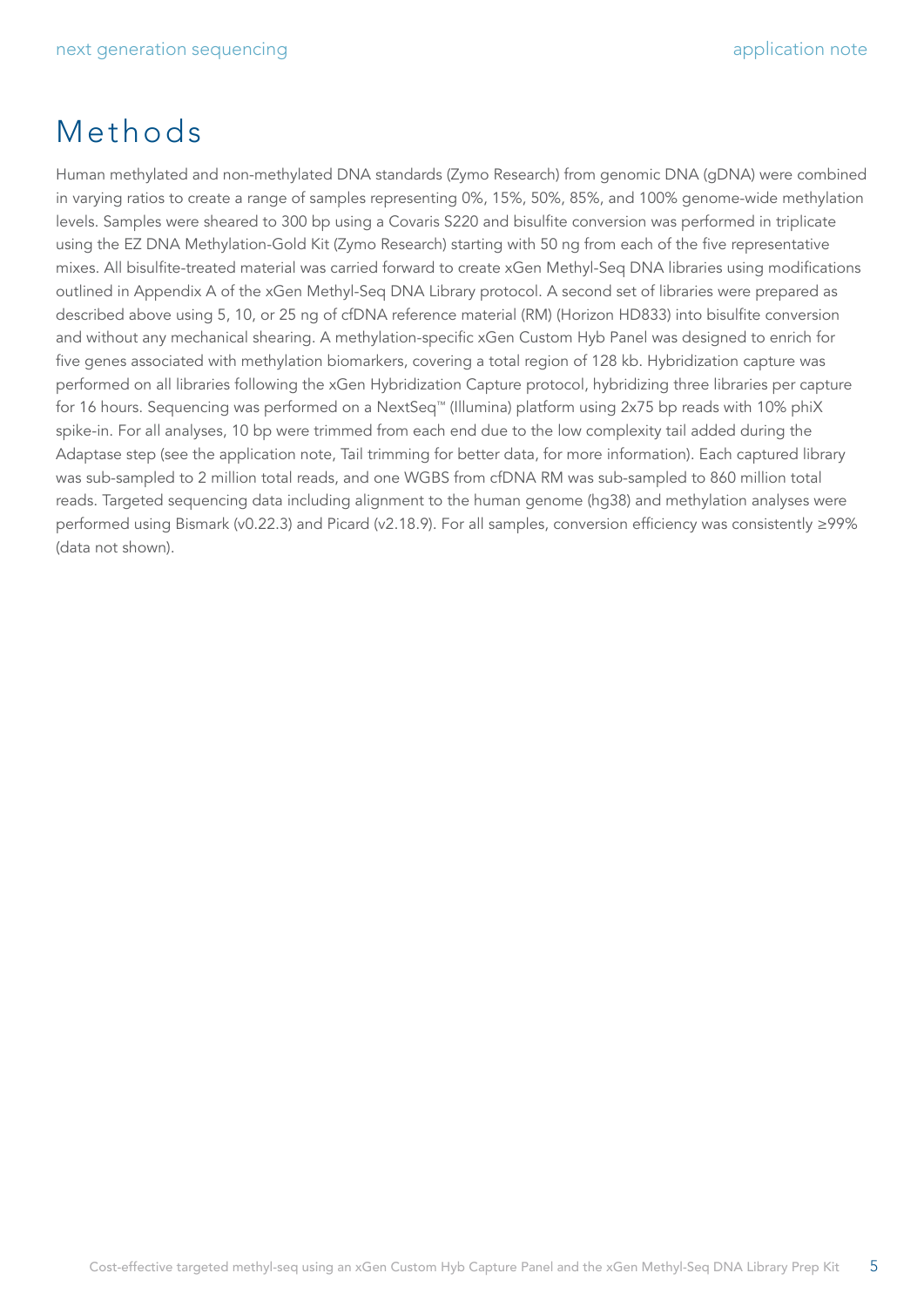# Results

### Hybridization capture results for gDNA libraries comparing a broad range of methylation levels

Key NGS metrics were used to assess the efficiency of the hybridization capture workflow. Enriched gDNA libraries showed high mapping rates of ≥83%, and high on-target rates of ≥84% across the entire range of simulated methylation levels (Figure 4A). Samples with lower methylation levels had less base composition complexity after conversion and can tend to be difficult to capture if probe specificity is affected. A consistent and high on-target rate was seen for all libraries suggesting this targeted methyl-seq workflow and capture panel design strategy can be used to determine methylation across a wide range of methylation levels without the loss of sequencing reads due to capture specificity. A high level of capture uniformity was seen for all enriched libraries across the entire range of simulated methylation levels demonstrated by consistently low fold-80 scores of ≤1.4 (Figure 4B), with minimal difference in the number of unique molecules seen in each library as shown by HS library size (Figure 4B). All captured libraries showed a comparable mean target coverage of >100X (Figure 4C), with strand bias values close to 1 indicating a similar number of reads from each original DNA strand were captured. Equivalent read depths and strand bias values close to 1 across all methylation mixes suggest little to no bias is introduced by strand-specific probe design during hybridization capture for the targets analyzed in this custom panel, regardless of the simulated methylation level.



Figure 4. Target enrichment metrics for xGen Methyl-Seq libraries from gDNA methylation mixes. Human methylation standards of 0% and 100% methylation were combined, sheared and bisulfite-treated to create libraries simulating a range of methylation levels. All libraries were multiplexed (i.e., 3-plex) in an overnight hybridization capture using a 128 kb xGen Custom Hyb Panel. Sequencing was performed on a NextSeq™ (Illumina) instrument and subsampled to 2 million total reads/sample. The data shows (A) consistent high mapping efficiency and on-target rate, (B) equivalently low fold-80 scores with minimal differences in HS library size, and (C) consistent target coverage with no strand bias across all methylation mixes.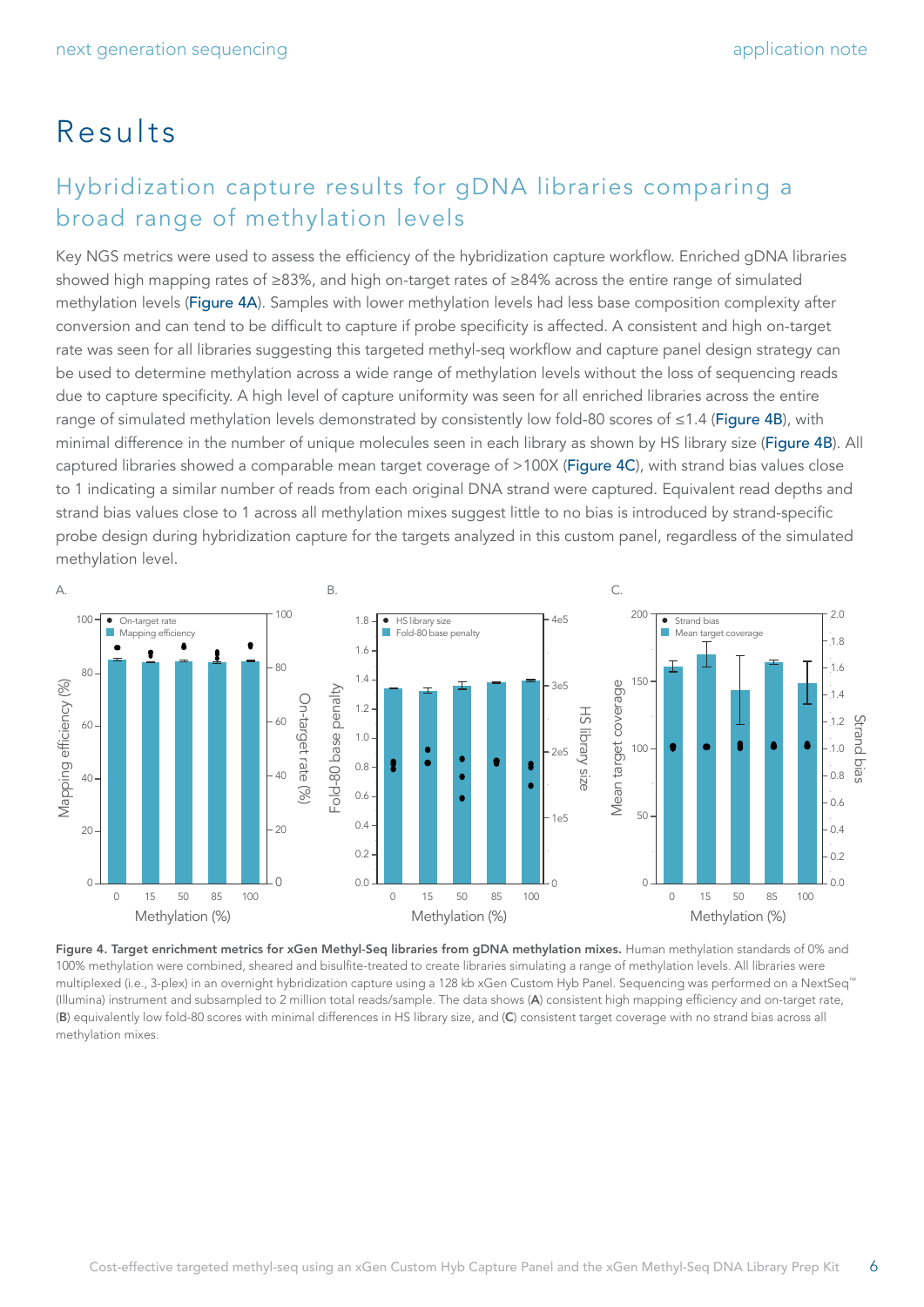# Quantification of methylation levels

The xGen Custom Hyb Panel was designed to capture post bisulfite-converted DNA. As methylation status and final sequence composition is not always known, each probe is designed to assume either fully methylated or fully unmethylated target sequence. Due to biological samples varying in methylation status, it is important to be able to accurately identify methylation levels between hypo- and hyper-methylation. The xGen Hyb Capture system is designed to efficiently and uniformly enrich across a range of hypo- to hyper- methylated targets. Libraries generated from samples containing 0%, 15%, 50% and 85%, and 100% methylation were used to determine whether the capture panel design can correctly identify methylation signatures across a broad range of simulated methylation levels.

The percentage of observed CpG methylation was compared to the percentage of expected CpG methylation of the mixes. An R2 value of 1.00 demonstrates consistency in the workflow without being adversely affected by the range of methylation ratios across the samples (Figure 5). The base-level view shows a scalable differentiation in observed CpG sites across methylation mixes. Across the methylation ratios, the same CpG sites were identified, and the observed methylation levels matched the expected methylation levels of the controls (Figure 6). Overall, this demonstrates that the xGen Custom Hyb Panel can distinguish methylation signatures across a complete range of simulated methylation ratios that also represent a broad range of GC base composition.



Figure 5. High correlation of CpG methylation levels across methylation mixes. Human methylation standards of 0% and 100% methylation were combined, sheared and bisulfite-treated to create libraries simulating a range of methylation levels. All libraries were multiplexed (i.e., 3-plex) in an overnight hybridization capture using a 128 kb xGen Custom Hyb Panel. Sequencing was performed on a NextSeq™ (Illumina) instrument and subsampled to 2 million total reads/sample. Methylation values were determined using Bismark and plotted against the expected methylation levels. A high correlation is seen between observed and expected methylation (R2 = 1).



Figure 6. Integrated Genomics Viewer (IGV) image of NOTCH1 shows expected methylation across all levels following hybridization capture. Human methylation standards of 0% and 100% methylation were combined, sheared and bisulfitetreated to create libraries simulating a range of methylation levels. All libraries were multiplexed (i.e., 3-plex) in an overnight hybridization capture using a 128 kb xGen Custom Hyb Panel. Sequencing was performed on a NextSeq<sup>™</sup> (Illumina) instrument and subsampled to 2 million total reads/sample. Each row represents one captured library from each of the methylation mixes starting with 0% in the top row through 100% at the bottom row. The blue color indicates an unmethylated base while the red color indicates a methylated base. The height of each bar corresponds to coverage of the site—with the scale of coverage shown at the upper left corner of each row. The number of sequencing reads identifying methylated or unmethylated bases scales with expected methylation values across the range of ratios.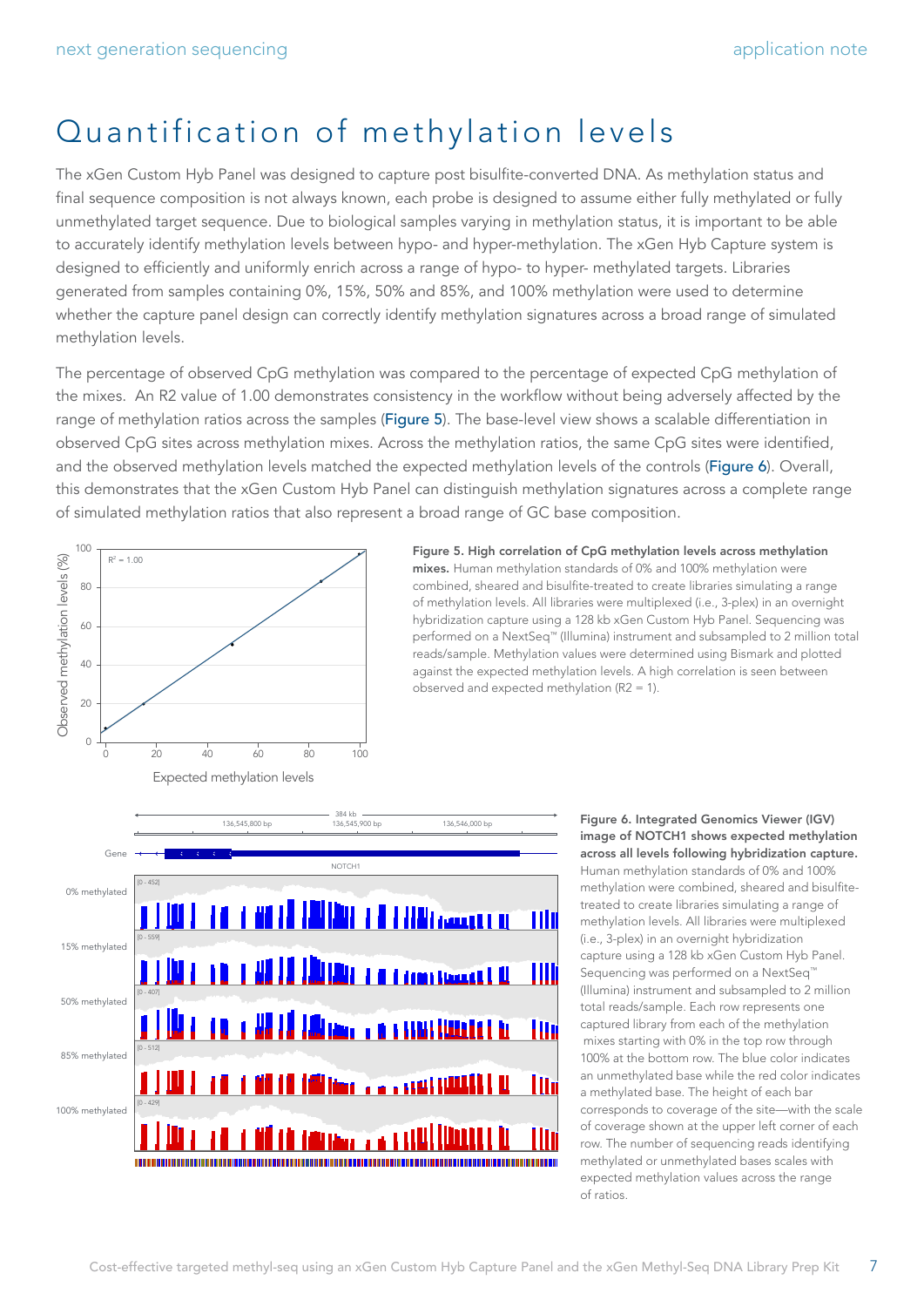# Hybridization capture supports low input samples

As minimally invasive and longitudinal studies gain traction, cfDNA has become an increasingly utilized sample type for epigenetic research. However, cfDNA has relatively low abundance in the bloodstream which presents a challenge for research studies. The small amount of cfDNA that is extracted typically doesn't meet the minimum input requirements for commercial kits which cannot support <10 ng of DNA input. To assess the compatibility of low-input samples with the targeted methyl-seq workflow, libraries were prepared using 5, 10, or 25 ng of cfDNA reference material, which was followed by hybridization capture using the same xGen Custom Hyb Panel as above for target enrichment prior to performing NGS.

When subsampled to the same read level, key target enrichment metrics for low-input cfDNA RM libraries were comparable to those generated from the higher input gDNA libraries. The mapping rate for all samples was ≥84% with small standard deviations, and the on-target percentages for all inputs remained high at ≥84% for each sample (Figure 7A). This indicates that the targeted workflow and capture panel design strategy performed equivalently well on both low input amounts of cfDNA RM and 50 ng input amounts of gDNA. The custom xGen Hyb Capture Panel captured all expected methylation targets and the libraries showed equivalently low fold-80 scores as compared to the gDNA methylation mixes, which indicates a high capture uniformity for all sample inputs (Figure 7B). As expected, HS library size and coverage scaled with sample input amount while the 5 ng input showed the lowest number of unique molecules (Figure 7B and 7C). Again, a strand bias value of 1 is shown, which indicates that the xGen Custom Hyb Panel enriched both strands equally such that there was no capture bias of a specific strand (Figure 7C). To demonstrate the efficiency of the hyb capture workflow, the levels of cytosine methylation in CpG, CHG, and CHH (where H is A, C, or T) were quantified. The results show a similar percentage of C's methylated in CpG, CHG, and CHH across the range of sample inputs, which indicates an equivalently high sample recovery for all tested DNA input amounts and across all technical replicates (Figure 7D).



Figure 7. Target enrichment metrics for xGen Methyl-Seq libraries created from cfDNA reference material. Hybridization capture results using a 128 kb xGen Custom Hyb Panel with libraries made from 5 ng (N=2), 10 ng (N=3), and 25 ng (N=3) of cfDNA RM were sequenced on a NextSeq™ (Illumina) instrument and subsampled to 2 million reads per sample. The data showed equivalently (A) high on-target percentages and high mapping efficiency and (B) low fold-80 scores. As expected, HS library size (B) and (C) the mean coverage depth increased when higher amounts of input DNA were used. (D) A similar percentage of C's methylated in various contexts were seen across the target space for all sample inputs.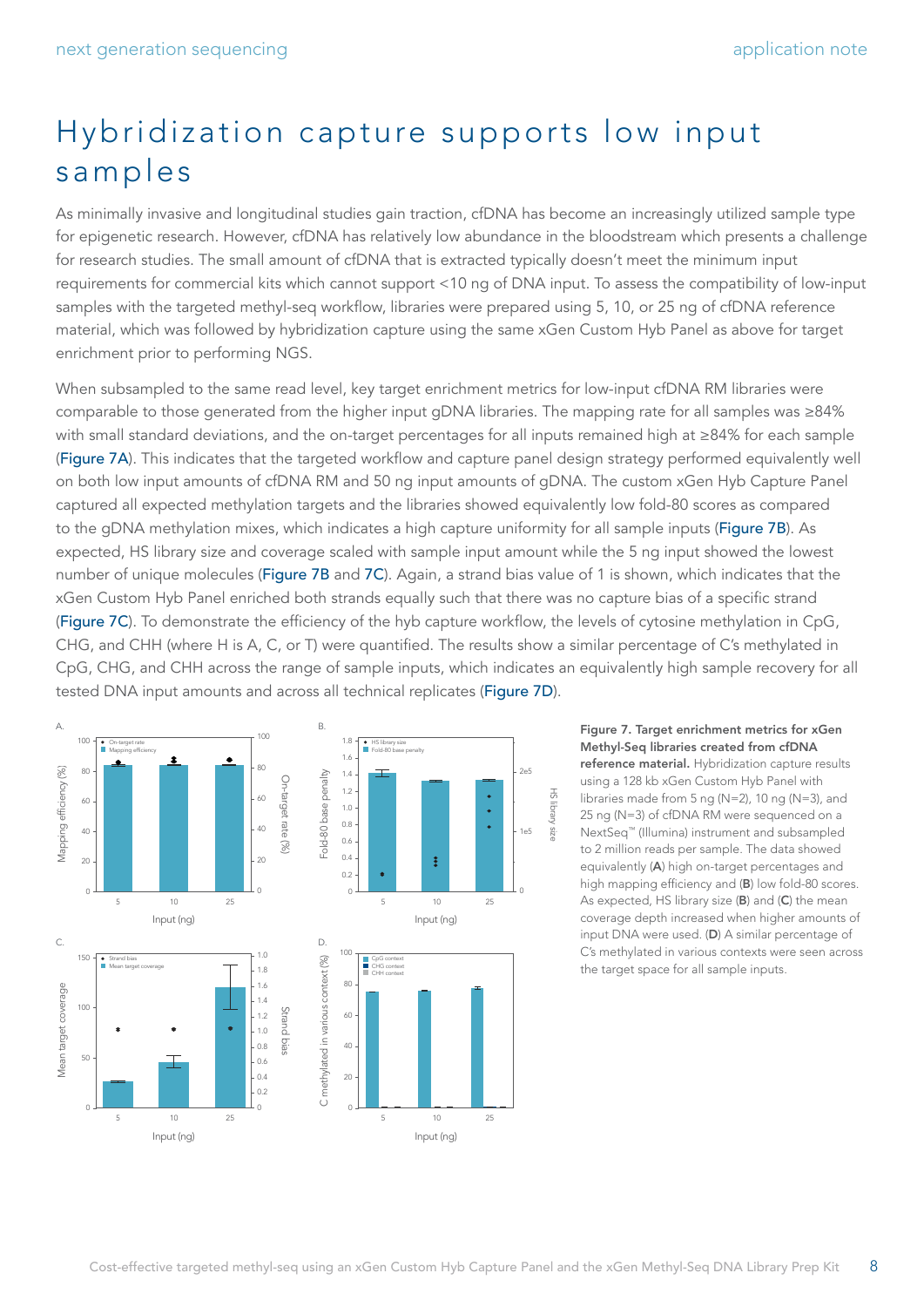# Concordant site-specific methylation between whole genome and target-enriched libraries from low input samples

To determine if target-enriched libraries preserved methylation signatures, the methylation percent per CpG site for a whole genome library and target-enriched libraries was calculated. The Pearson's correlation was determined by comparing these per-site percentages to a WGBS library across the shared target space (Figure 8). A high correlation (r ≥ 0.97) of site-specific methylation was observed between WGBS and each of the target enriched libraries, as well as, for all the enriched library technical replicates ( $r \ge 0.98$ ). This indicates that libraries which underwent hybridization capture reproducibly retained complete methylation information following target enrichment.



Figure 8. Pearson's correlation chart for target enriched xGen Methyl-Seq libraries vs. WGBS. Per-CpG site methylation for three captured libraries and one whole-genome library made from 10 ng cfDNA reference material. In total, 860 million reads for WGBS were used to compare the methylation percent per CpG site for any site that had ≥ 5X coverage in the shared target space. A high correlation of site-specific methylation is observed between whole-genome and target enriched libraries, including regions containing hypo-, hyper- and intermediate methylation.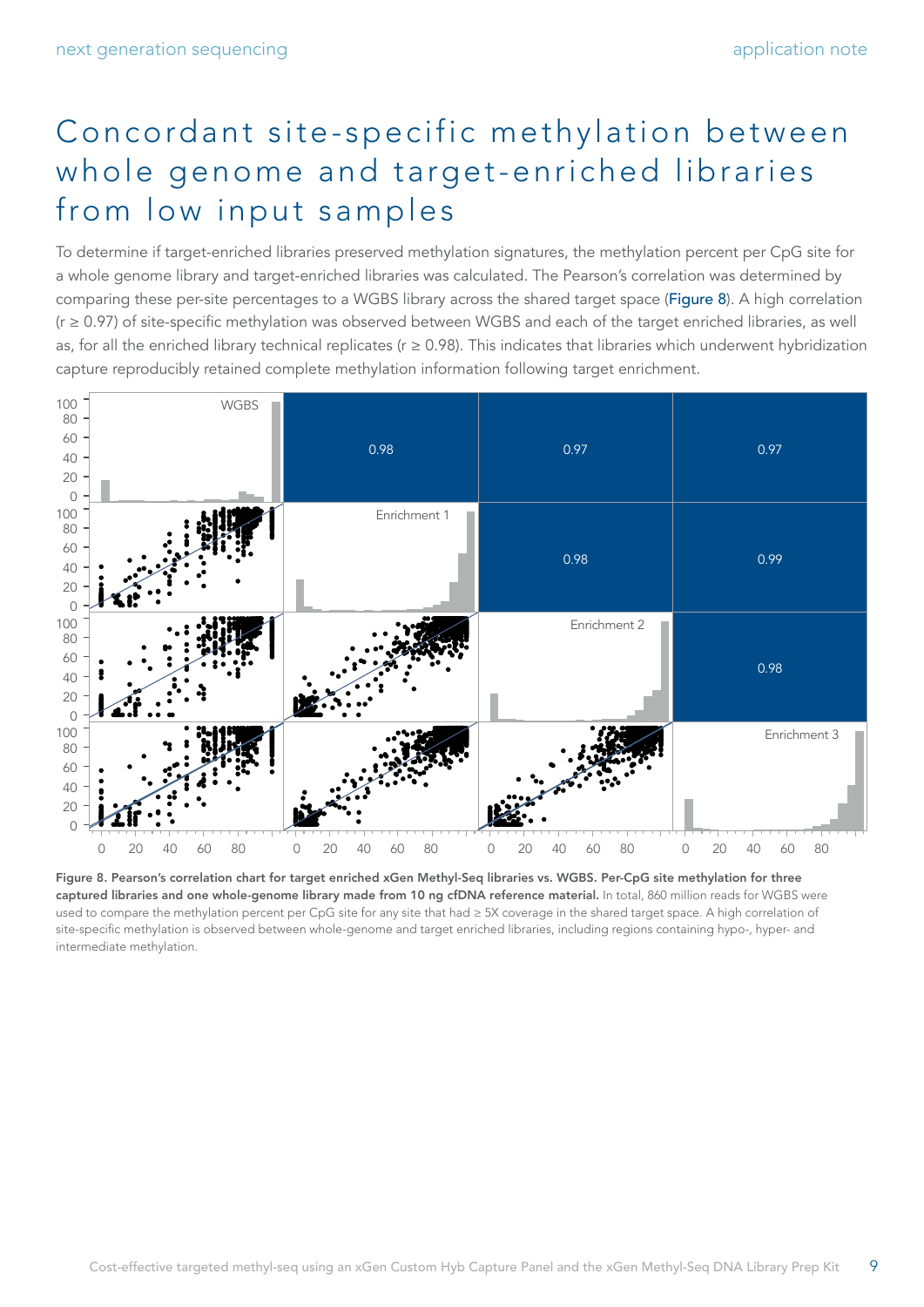## Conclusions

The xGen Methyl-Seq DNA Library Prep Kit is a robust and flexible solution driven by Adaptase technology, a library preparation chemistry which directly tails and performs adapter ligation to single-stranded bisulfite treated DNA fragments. In traditional bisulfite sequencing, the library adapters are added prior to bisulfite conversion, which can result in fragmented non-functional library molecules. A unique single-strand strategy efficiently creates NGS libraries that allow researchers to measure methylation levels from a wide range of sample input amounts and over a wide range of methylation levels. Libraries enriched using a methyl-specific xGen Custom Hyb Panel show methylation signatures that are highly correlated with whole genome sequencing data from the same sample, and therefore, targeted methyl-seq provides a cost-effective way to assess methylation of key targets associated with different disease states. A unique xGen Custom Hyb Panel design targeting both DNA strands post-conversion resulted in efficient capture of a complete range of simulated methylation levels and allows for deeper sequencing of regions of interest in comparison to whole-genome sequencing. Together, the xGen Methyl-Seq Library Prep Kit and an xGen Custom Hyb Panel create a meaningful tool for accelerating focused epigenetic research.

### References

- <span id="page-9-0"></span>1. Esteller M. [Epigenetics in cancer.](https://pubmed.ncbi.nlm.nih.gov/18337604/) N Engl J Med. 2008;358(11):1148-1159.
- <span id="page-9-1"></span>2. Moarii M, Boeva V, Vert JP, Reyal F. [Changes in correlation between promoter methylation and gene expression](https://pubmed.ncbi.nlm.nih.gov/26510534/)  [in cancer.](https://pubmed.ncbi.nlm.nih.gov/26510534/) BMC Genomics. 2015;16:873.
- <span id="page-9-2"></span>3. Diehl F, Schmidt K, Choti MA, et al. [Circulating mutant DNA to assess tumor dynamics.](https://pubmed.ncbi.nlm.nih.gov/18670422/) Nat Med. 2008;14(9):985-990.
- <span id="page-9-3"></span>4. Gouil Q, Keniry A. [Latest techniques to study DNA methylation.](https://pubmed.ncbi.nlm.nih.gov/31755932/) Essays Biochem. 2019; 63(6): 639–648.
- <span id="page-9-4"></span>5. Ziller MJ, Stamenova EK, Gu H, Gnirke A, Meissner A. [Targeted bisulfite sequencing of the dynamic DNA](https://pubmed.ncbi.nlm.nih.gov/27980681/)  [methylome.](https://pubmed.ncbi.nlm.nih.gov/27980681/) Epigenetics Chromatin. 2016;9:55.
- <span id="page-9-5"></span>6. Tanaka K, Okamoto A. [Degradation of DNA by bisulfite treatment.](https://pubmed.ncbi.nlm.nih.gov/17276678/) Bioorg Med Chem Lett. 2007;17(7):1912- 1915.